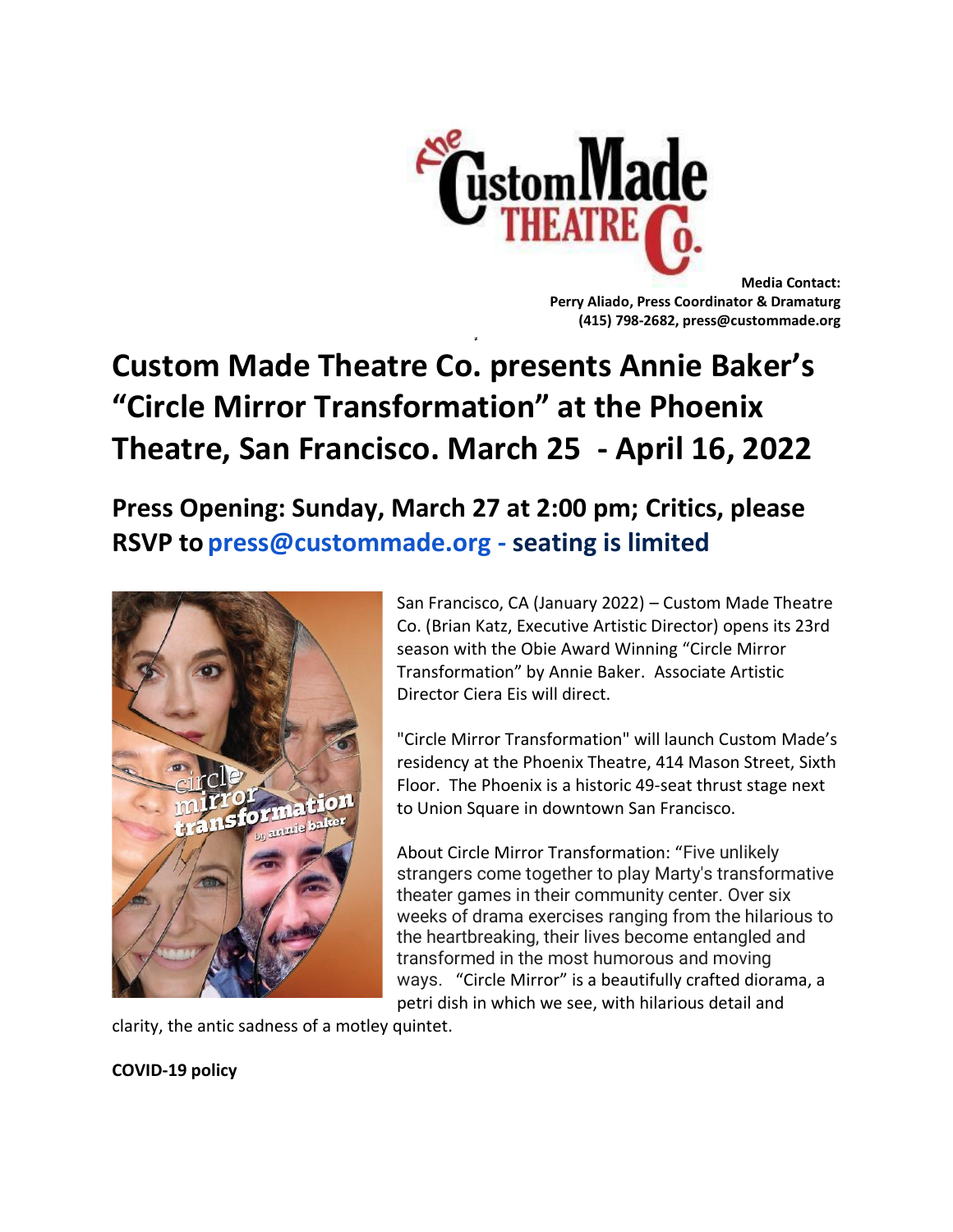Custom Made will comply with all county and city Covid-19 guidelines and recommendations. All performers and staff are double-vaccinated and boosted, and all patrons will show proof of vaccination and booster upon entry. Masks will be required in the theatre at all times, and concessions will not be permitted.

### **About** *Circle Mirror Transformation*

*Circle Mirror Transformation* will be directed by Custom Made Associate Artistic Director, Ciera Eis, who says, "'Circle Mirror Transformation' is a play about many little lives. After the years we have all been sifting through this pandemic, trying to discover what is healthy for our communities, our families, the greater good, and ourselves, we have each experienced a great number of tiny daily lives. We were forced to reassess our bonds, to reflect, to grow through resilience as a means of survival; but through each small death and rebirth there is the opportunity for reflection and transformation. This play is an exploration on how to reconnect."

The cast features David Boyll (JAMES), Brenda Cisneros (LAUREN), Lauren Dunagan (THERESA), Emily Keyishian (MARTY), and Alfred Muller (SHULTZ).



Photo credit: Jay Yamada Pictured Emily Keyishian, David Boyll, Lauren Dunagan, Alfred Muller, Brenda Cisneros.

In addition to Ciera Eis, the creative team will be made up of Ashley Corso (Costumes), Starr Jiang (Scenic), Weili Shi (Lights), Jasmine Murray (Stage Management), and Sara Witsch (Sound).

**About Annie Baker:**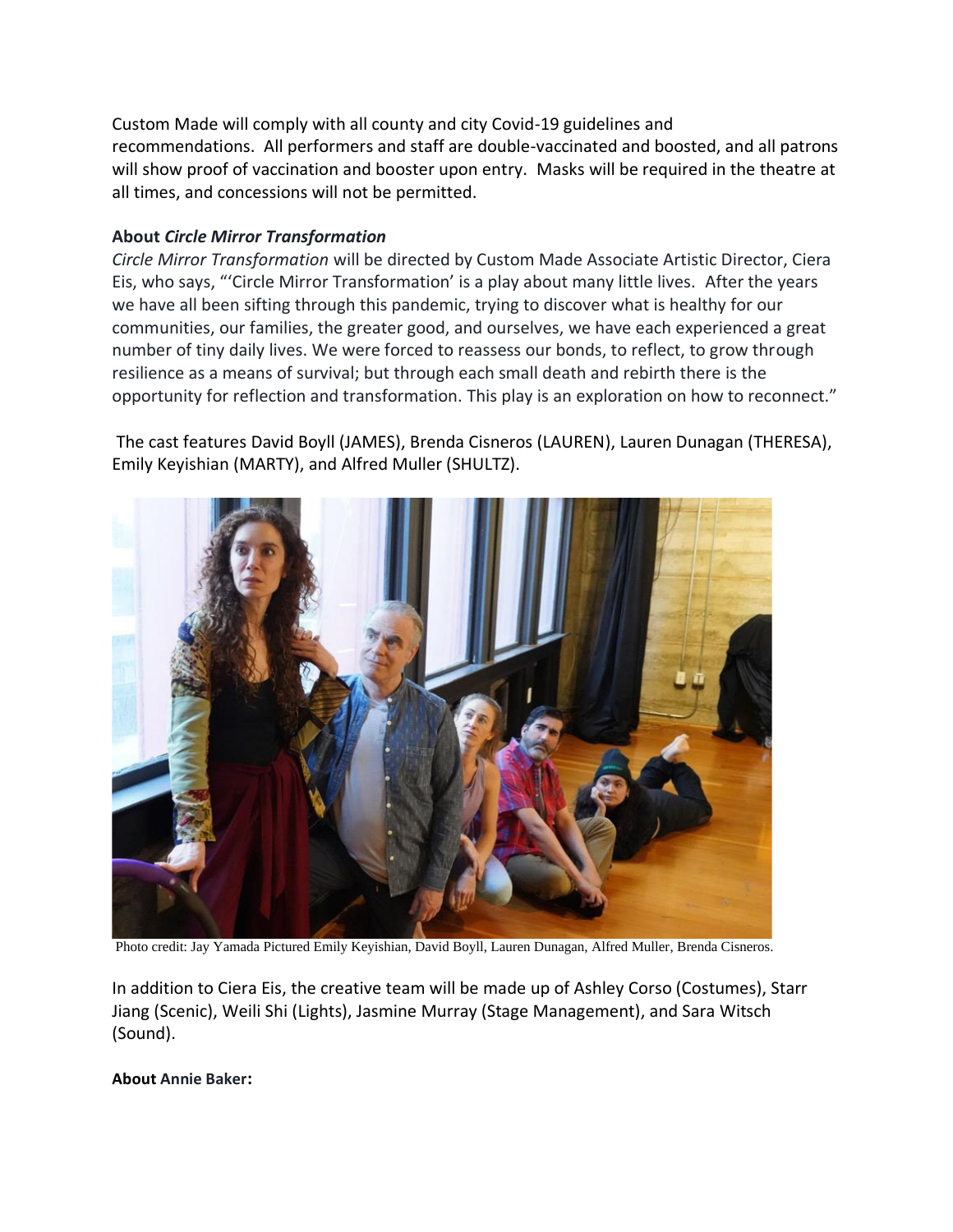Annie Baker's other plays include The Antipodes (Signature Theatre/National Theatre), John (Signature Theatre/National Theatre, Obie Award), The Flick (Playwrights Horizons/Barrow Street/National Theatre, Pulitzer Prize for Drama, Hull-Warriner Award, Susan Smith Blackburn Award, Olivier Nomination), Circle Mirror Transformation (Playwrights Horizons/Royal Court, Obie Award and Critics Circle Award), The Aliens (Rattlestick Playwrights Theater, Obie Award and Critics Circle Award) and an adaptation of Chekhov's Uncle Vanya at Soho Rep, for which she also designed the costumes. Recent honors include a MacArthur Fellowship, Guggenheim Fellowship, Steinberg Playwriting Award, American Academy of Arts and Letters Award, and the Cullman Fellowship at the New York Public Library. In 2019 she and set designer Chloe Lamford co-directed the European premiere of The Antipodes at the National Theatre. She is an Associate Professor of Practice at the MFA in Playwriting Program at the University of Texas, Austin.

#### **About Ciera Eis:**

Ciera Eis (she/her) is a director and producer. She is the Associate Artistic Director at Custom Made Theatre, the Co-Artistic Director of FaultLine Theater, and the Creative Producer of Pint Sized Plays. She is passionate about developing socio-political new work, supporting emerging artists, and exploring immersive space. She has developed new work at American Conservatory Theater, Berkeley Repertory Theatre, Magic Theatre, The Curran, Shotgun Players, and Playground. Recent directing credits include: *A Gather Town Murder Mystery* and *The Twilight Zone* (Thunder Bay Theatre), *Faustian Red Piling* (The Ground Floor), *The Lost Ballad of our Mechanical Ancestor…*(Shotgun Players CRS), *Every Brilliant Thing* (Saint Mary's), *In the Dark* (Playground-LA), *You Had Me At Hello* (FaultLine) and *The Official Unicorn Hunter's Guide* (Winner of Shortlived VIII), as well as three commissioned media projects through Shotgun Players. Assistant Directing credits: *Wakey Wakey*, *Both Your Houses*, *Spring Awakening* (A.C.T.). She was a SDCF Observer 2019-2021 and graduated from University of California, Santa Cruz with a double in Directing and Psychology[.](http://www.cieraeis.com/) [www.cieraeis.com.](http://www.cieraeis.com/)

# **Show Times and Tickets**

Previews: March 25th & 26th at 8:00 pm Press Opening: Sunday, March 27, at 2:00 pm (note: new opening time) Runs: March 27th – April 17th, 2022. Thurs-Sat 8:00 pm; Sunday 2:00 pm Tickets: \$20-45 Learn more & buy tickets at [http://www.custommade.org](http://www.custommade.org/) or (415) 798-CMTC (2682)

# **For Calendar Editors**

*Circle Mirror Transformation*. "Five unlikely strangers come together to play transformative theater games ranging from the hilarious to the heartbreaking. " Directed by Ciera Eis. Custom Made Theatre, 414 Mason Street, San Francisco. Previews Mar 25 & 26, 8:00 pm; Press Opening Mar 27 2:00 pm; runs through Apr 17. Thurs-Sat 8:00 pm, Sunday at 2 pm. Tickets: \$20-45. (415) 798-2682, [www.custommade.org](http://www.custommade.org/)

# **About Custom Made Theater Co.**

**The Custom Made Theatre Co., in its 23rd season of production in San Francisco, is committed to producing plays that awaken our social conscience, focusing on the strength of the ensemble and creating an intimate theatrical experience.**